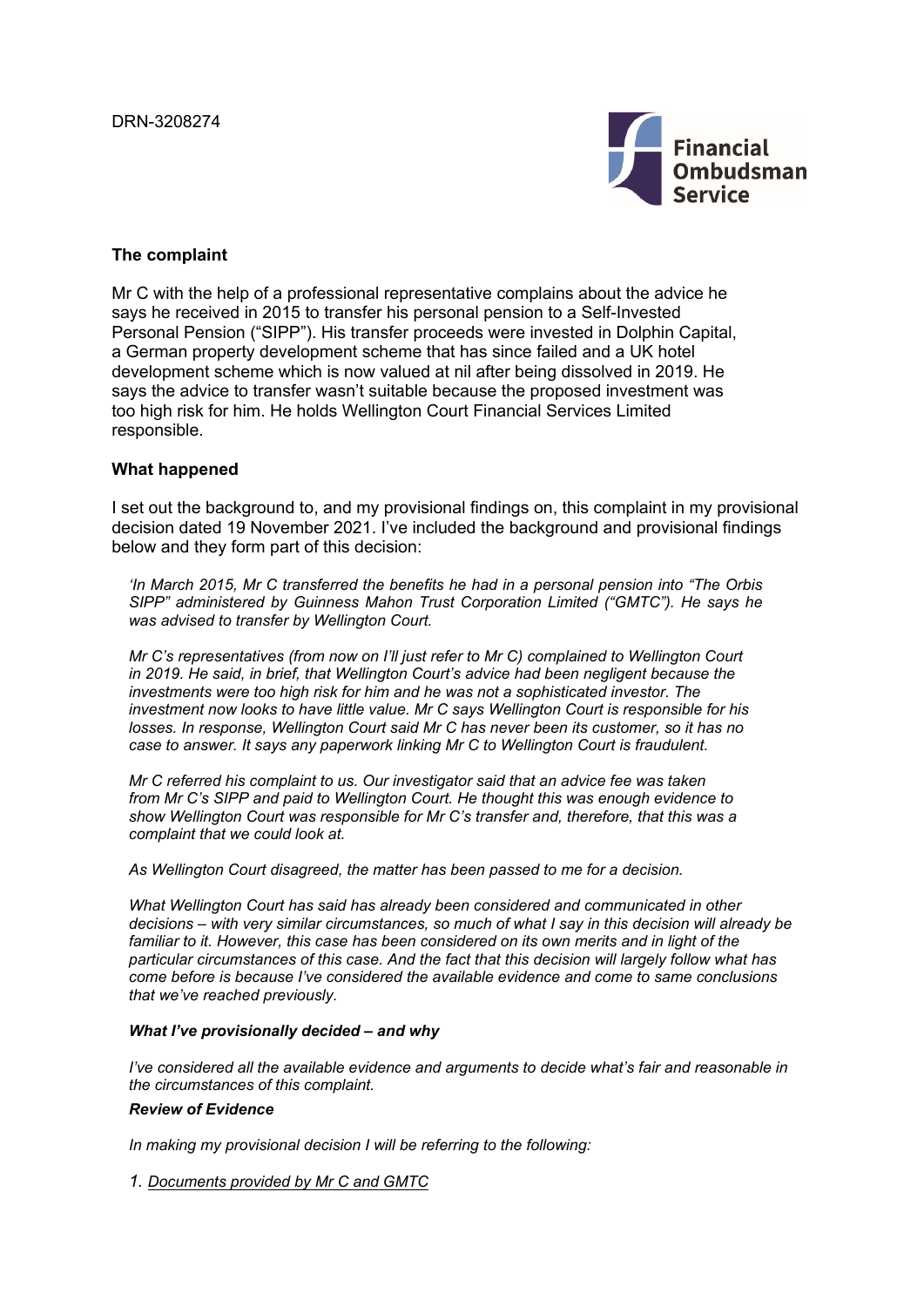*The following were provided by Mr C and GMTC:*

- *I. A letter undated to GMTC, sent on Wellington Court headed paper, applying to the Orbis SIPP on Mr C's behalf. The letter said it was enclosing an application for the SIPP and an invoice. It was date-stamped as being received on 6 March 2015. The letter is signed on the behalf of Mr P from Wellington Court. The signature is indecipherable.*
- *II. The Orbis SIPP "New Application Checklist". This was a series of tick boxes of the various documents (such as a SIPP application form and transfer discharge form) that the adviser had to check had been provided for the transfer to proceed. Like the covering letter, this was signed on the behalf of Mr P from Wellington Court rather than by Mr P himself. The signature is indecipherable but looks to be the same as the one on the covering letter. Under the signature, Mr P's name has been printed by hand. Mr P's first name was spelt incorrectly at first but was then corrected. An incorrect Financial Conduct Authority (FCA) reference number was also provided – the number used was actually Wellington Court's Irish company registration number. The form was signed on 5 March 2015.*
- *III. The first page of the Orbis SIPP application form which includes Mr C's details.*
- *IV. The Orbis SIPP "Important Risk Notices" document. This was a nine-page document that outlined the various risks of the SIPP. This is signed by Mr C on 2 March 2015*
- *V. An "Adviser Remuneration Form". This set out the advice fee that Mr C had agreed to pay Wellington Court. It said the following:*

*"I have appointed [Mr P] of Wellington Court Financial Services Ltd ("the Company") to provide me with advice in relation to The Orbis SIPP (''The SIPP'') and any related investment advice in respect of assets held within the SIPP.*

|                              | <b>Initial Fee</b>                  | Renewal Fee | Fixed Fee $(E)$ |
|------------------------------|-------------------------------------|-------------|-----------------|
| Transfers into the<br>Scheme | 1% to a maximum of<br>£800 plus VAT | NIL         | NIL             |
| <b>Single Premium</b>        | NIL                                 | NIL         | NIL             |
| <b>Regular Premium</b>       | <b>NIL</b>                          | <b>NIL</b>  | <b>NIL</b>      |

- *I confirm my agreement to these charges and authorise Guinness Mahon Trust Corporation to debit the fees from the SIPP Bank Account and pay them on my behalf, this agreement replaces any existing agreement" Mr C signed the form on 2 March 2005.*
- *VI. Two Orbis SIPP "Transfer Details Information Forms". These set out the details of Mr C's transfer, including the transfer value, scheme name transferred from and policy number. These were signed by Mr C on 2 March 2015.*
- *VII. Mr C's statements from his SIPP showing a fee of £272.16 being paid on 30 March 2015 from the SIPP as IFA Fees. The description says, 'Wellington Financial IFA Fee.'*

## *2. Mr C's recollections*

*Mr C hasn't provided us with any detailed recollections of the events in question.*

### *3. Documents from Wellington Court*

*I'll come on to what Wellington Court has said in response to Mr C's complaint later in*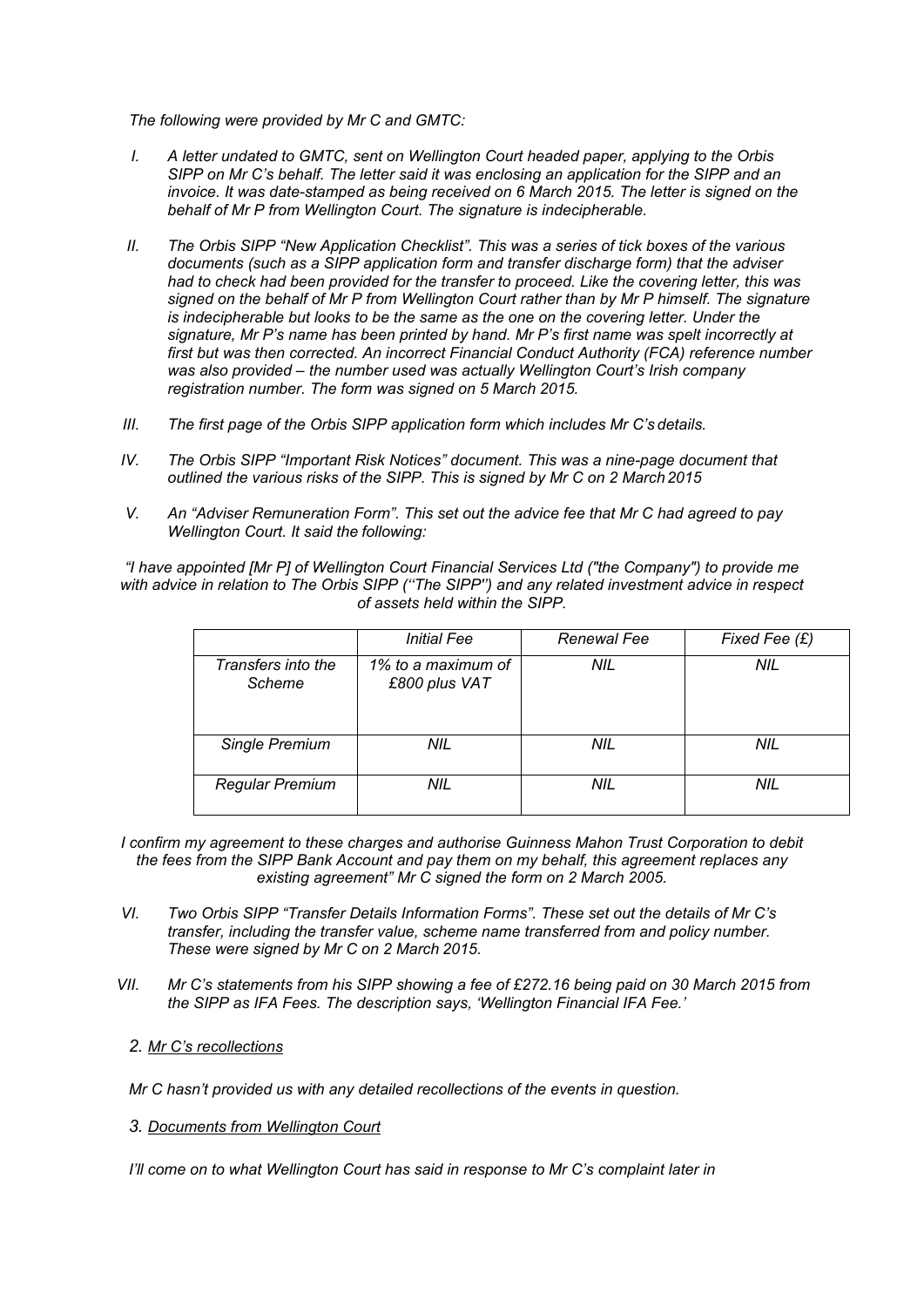*my decision. But it's worth pointing out at this stage that it hasn't provided any documents in relation to Mr C's transfer because it says it didn't advise Mr C and that Mr C has never been a client of Wellington Court.*

*Wellington Court has, however, said (in relation to a different complaint) that it did some consultancy work on behalf of GMTC in relation to the transfer of pensions into the Orbis SIPP. It says the work was limited to checking files to ensure there were no transfers of safeguarded benefits into the SIPP because GMTC didn't want to receive that type of transfer.*

*We asked Wellington Court to provide us with a copy of the consultancy agreement it had*  with GMTC and further details about its work – for instance the fees it earned – but it hasn't *done so. It has, however, said its regulator, the FCA, contacted it in 2016 in relation to some GMTC pension cases which led to it meeting with the FCA on 10 August 2016. The attendees at that meeting were Mr P from Wellington Court and two representatives from the FCA.*

*Wellington Court has told us it emailed the FCA ahead of that meeting with the following statement about its activities:*

*"Telephone conversations and selected paper work was initiated by Guinness Mahon (GM) and presented to our representative.*

*[Mr P] liaised with GM over the phone or occasionally inspected paper work at the GM's Reigate office to ascertain whether the cases had safeguarded or final salary benefits and filtered them out and informed GM accordingly.*

*There was no need for us to retain or obtain any documents as we were not advising or dealing with clients.*

*The service provided to GM was on a very generic basis, not relating to personal client's needs and objectives. At no stage did [Mr P] meet or have any communication with the clients of GM or Orbis.*

*We did not record telephone calls with GM's administration team. We presume that GM has the relevant clients files with all the information you require. "The briefings" received from GM were made verbally and were selective.*

*As mentioned in my email dated 9.7.2016, under 'Point 3 of your email dated 24.6.2016' Orbis' criteria: Orbis did not want any safeguarded or differed [sic] benefits pensions to be transferred to their schemes. Orbis wanted money purchase business. Orbis wished to contract out this work on an "as needed" basis to somebody with suitable experience to be able to identify the filter criteria.*

*My colleague [Mr P] will brief you fully on Wednesday the 10.8.2016 on the dealings with GM and will answer any questions you may have."*

#### *4. Payment to Wellington Court in relation to Mr C*

*Mr C transferred £27,215.66 from his personal pension to the Orbis SIPP in March 2015. A 1% fee on the combined amount (along the lines of the "initial fee" in the Adviser Remuneration Form described above) would equal £272.16. According to his SIPP transaction statement this exact amount was taken from Mr C's transfer value on 30 March 2015. It was recorded on his SIPP statement as a "Wellington IFA fee. This amount was included with other 1% fees for other individuals and the total amount, which came to £9,239.74 was then paid from the GMTC client account to Wellington Court's bank account (with HSBC) on 30 March 2015.*

## *5. Evidence from similar cases*

*I am aware of a significant number of other complaints about Wellington Court which have very similar features to Mr C's case. Whilst I'm deciding here on what's fair and reasonable in*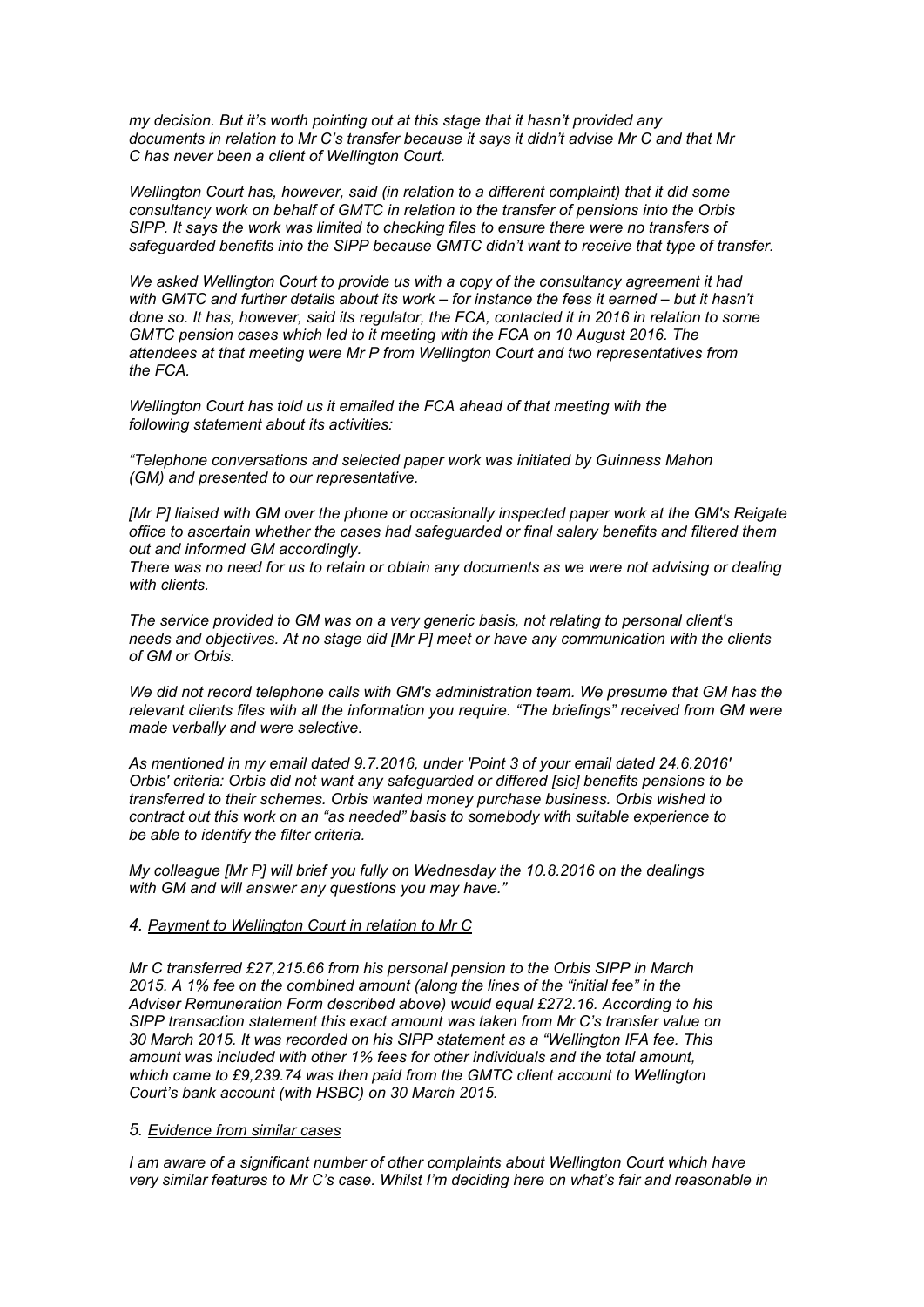*the particular circumstances of Mr C's case, for context I think it's reasonable to consider the evidence from these other cases alongside the evidence that has been collected in relation to Mr C's case. Specifically:*

- *I. GMTC has provided screen-shots showing the entries made into an "advisers portal" for some transfers. The portal records the details of the individual transferring (name, address, details of transferring scheme and so on) as well as the adviser's name – Mr P – and the name of an introducer.*
- *II. Paperwork from other complaints show a number of introducer firms were involved in these transfers*
- *III. The recollections of the complainants in other cases haven't been particularly detailed.*
- *IV. Other payments to Wellington Court*

*Information provided by GMTC in relation to other complaints shows that 1% payments along the same lines as Mr C's were made to the same Wellington Court bank account in relation to many other individuals, including (but not necessarily limited to) the following:*

- *£9,239.74 on 30 March 2015 in relation to thirty-two transferred policies (for 22 individuals – some individuals transferred more than one policy). The payment reference that was to appear on Wellington Court's statement was "GM ADVISER FEES".*
- *£8,588.76 on 24 April 2015 (the number of policies and individuals this payment relates to isn't clear). The payment reference that was to appear on Wellington Court's statement was "OR ADVISER FEES".*
- *£9,503.33 on 20 May 2015 in relation to 31 transferred policies (for 19 individuals). The payment reference that was to appear on Wellington Court's statement was "ORBIS SIPP FEES".*
- *£8,881.16 on 16 June 2015 in relation to 24 transferred policies (for 21 individuals). The payment reference that was to appear on Wellington Court's statement was "GM IFA FEES".*
- *£11,423.77 on 26 June 2015 in relation to 25 transferred policies (for 17 individuals). The payment reference that was to appear on Wellington Court's statement was "GM ADVISER FEES".*
- *£7,731.07 on 15 July 2015 in relation to 23 transferred policies (for 18 individuals). The payment reference that was to appear on Wellington Court's statement was "ORBIS CLIENT FEES"*
- *£4,762.19 on 27 July 2015 in relation to 14 transferred policies (for 12 individuals). The payment reference that was to appear on Wellington Court's statement was "GM IFA FEE".*
- *£3,091.06 on 5 August 2015 in relation to 8 transferred policies (for eight individuals). The payment reference that was to appear on Wellington Court's statement was "GM IFA FEES".*
- *£4,624.87 on 18 August in relation to 12 transferred policies (the number of individuals this relates to isn't clear). The payment reference that was to appear (and did appear) on Wellington Court's statement was "GM IFA FEES".*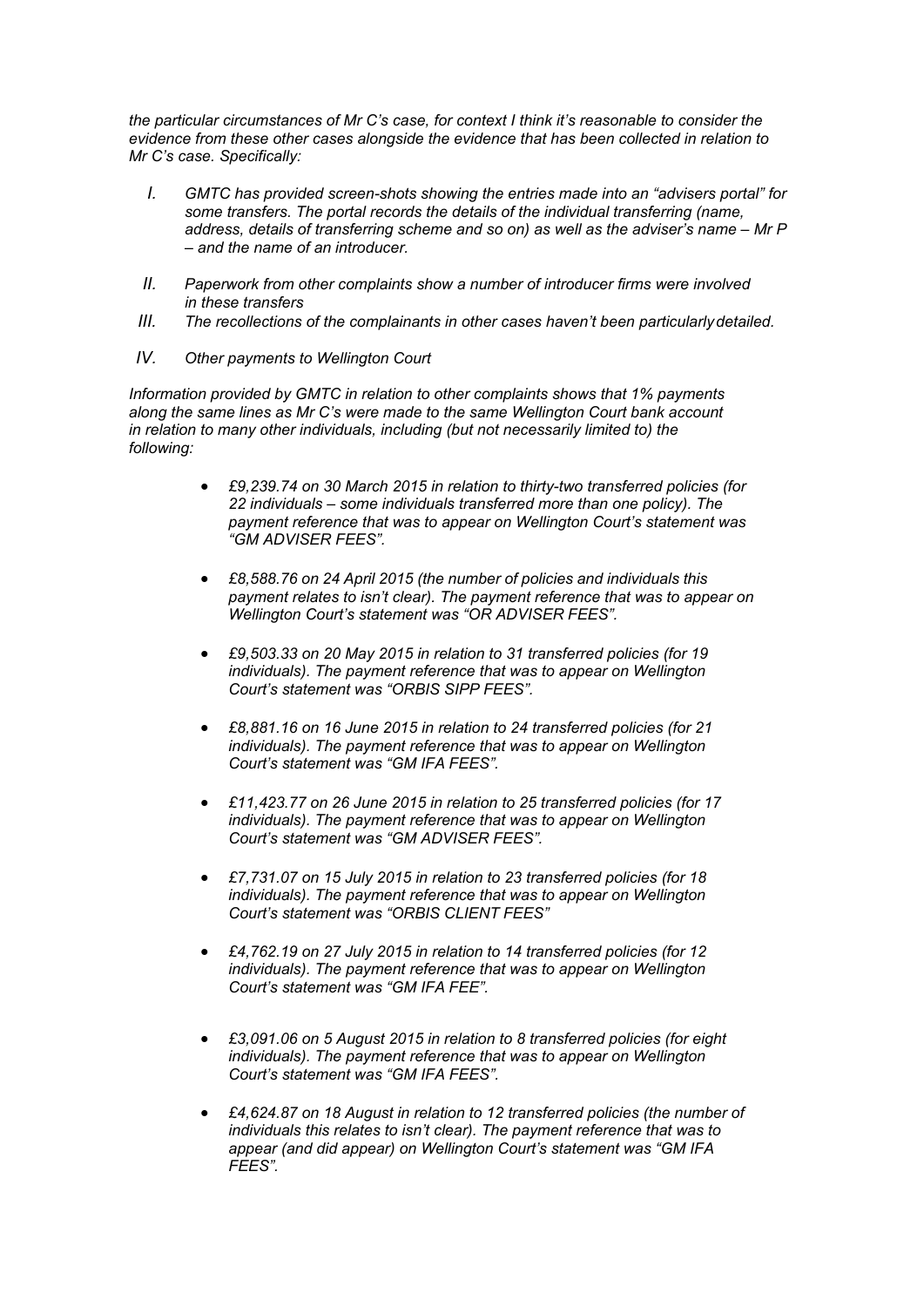- *£6,573.32 on 25 August 2015 in relation to 14 transferred policies (the number of individuals this relates to isn't clear). The payment reference that was to appear (and did appear) on Wellington Court's statement was "GM IFA FEES".*
- *£12,672.03 on 7 October 2015 in relation to 46 transferred policies (for 31 individuals). The payment reference that was to appear on Wellington Court's statement was "GM IFA FEES". This payment included Mr C's £777.05 fee.*

*The above is based on information provided in Mr C's case and other similar cases. It's not necessarily comprehensive. A quick review shows that there are no entries for September 2015 for instance. So I think it's fair to say the above shows that at least £87,000 was paid from GMTC to the one Wellington Court bank account in relation to over 200 transferred policies in a six month period. It's entirely possible that payments were happening before and after this six month period too.*

*For completeness, it should be noted that we have the records for the payments being made from GMTC but we don't have the records for all those payments being received by Wellington Court other than for the £6,573.32 payment on 25 August and the £4,624.87 payment on 18 August. This is because Wellington Court has only provided us with heavily*  redacted bank statements. I see no plausible reason why GMTC's payments wouldn't have all reached Wellington Court and I'll proceed on that basis. However, as this is a provisional *decision, Wellington Court is welcome to provide us with its unredacted bank statements to show the payments it did, and did not, receive from GMTC.*

#### *Interpreting the evidence – what does all this mean?*

*I need to make findings of fact based on the available evidence in order to decide whether this complaint is one we can consider against Wellington Court and, if so, whether it's fair and reasonable to uphold the complaint. Where things are unclear or in dispute, I have made my findings on the balance of probabilities; that is, on what I think is more likely than not to have happened in the circumstances.*

*In the absence of any clear evidence or persuasive arguments to the contrary, my findings of fact will likely be as outlined in this section.*

*It looks like Mr C was approached by someone – most likely an unregulated introducer – and as a result of those conversations, became interested in transferring his pension to the Orbis SIPP and investing in the Dolphin Capital and Hotel development scheme.* 

*It looks like GMTC wanted the involvement of an independent financial adviser (IFA) before accepting a transfer because in its "Important Risk Notices", it said the SIPP was "ordinarily" offered through an IFA regulated by the FCA. It appears the paperwork described above was evidence enough for GMTC to have accepted the transfer as coming through an IFA. As a result, the transfers went ahead and the 1% initial advice fee was taken from the two transfer values and paid to Wellington Court. As his investments had failed and recovery of funds*  looks uncertain, Mr C complained to Wellington Court because its name appeared on the *transfer paperwork which said, amongst other things, that it had provided the advice to transfer.*

*Wellington Court says it has never had any direct, or indirect, dealings with Mr C and the evidence linking Wellington Court to Mr C is fraudulent. It says the covering letter from Wellington Court to GMTC to open the SIPP was faked and didn't come from Wellington Court. It points to the unprofessional look of the letter, as well as the fact that the letter was signed on behalf of the adviser in question – Mr P – rather than by Mr P himself and the person who signed that letter is untraceable because their signature is indecipherable. With regards to the application checklist, it points to an incorrect FCA reference number being written on the form and the adviser, Mr P, misspelling (and then correcting) his name. It also says Mr P worked in a marketing, rather than advisory, capacity. More broadly, there isn't any evidence to show any documents were sent to Wellington Court, which it says supports its view that all of the above was done without its knowledge.*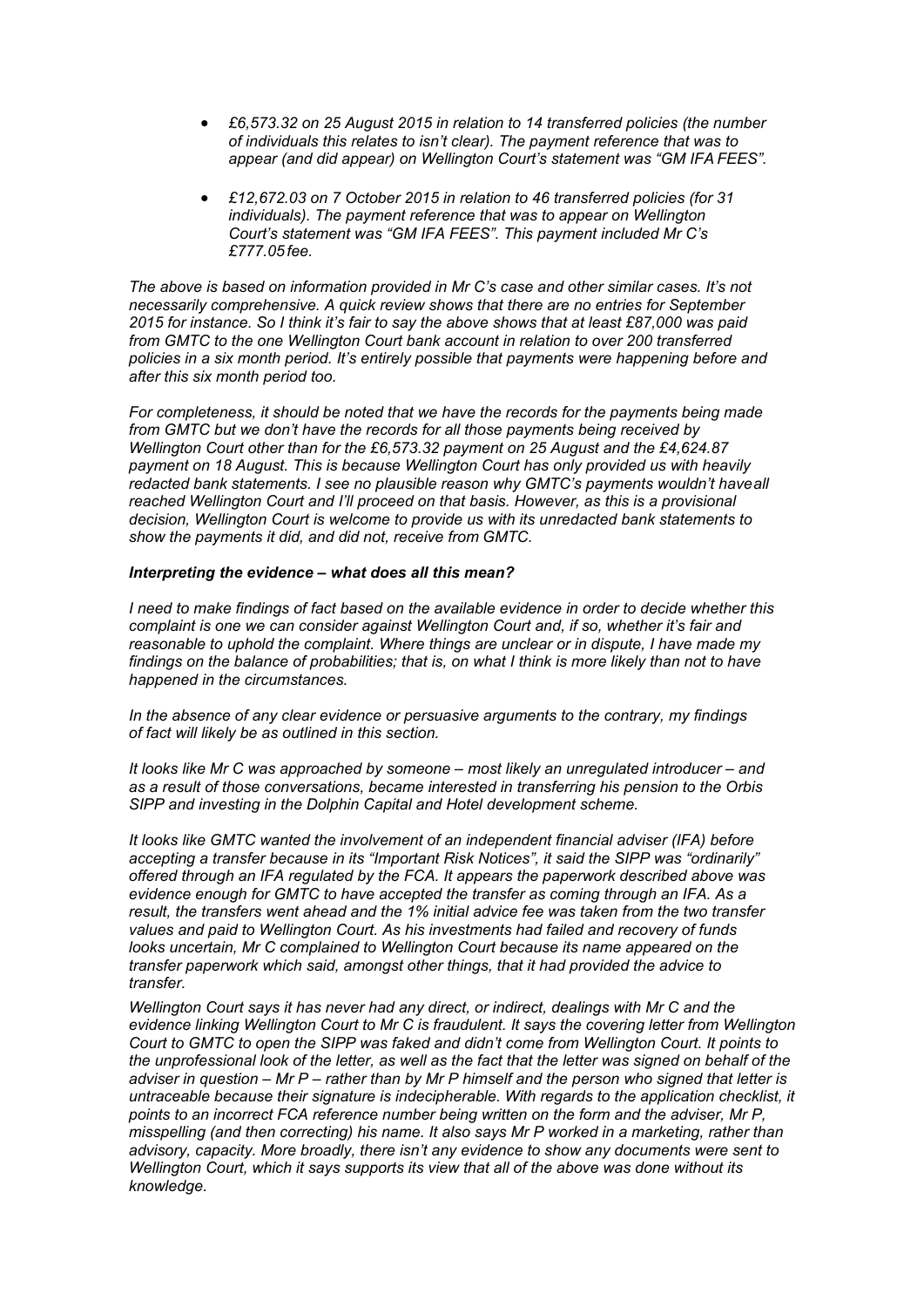*My view is that Wellington Court was engaged in advisory business involving the transfer of pensions (Mr C's included) to the Orbis SIPP and that Wellington Court's actions are not consistent with its allegations that it has been the victim of fraud.*

*I say this because I would have expected Wellington Court to have investigated the receipt of advice fees if they had genuinely been unexpected. They appeared on Wellington Court's bank statement as "GM IFA FEES" (or something similar) which I think is clear. The payments were all made to the same bank account. And the amounts are significant – at least £87,000 in a period of just six months. I don't see how these could have been overlooked, which suggests to me that they weren't overlooked but were, instead, recognised payments in relation to the aforementioned advisory work.*

*I've also reviewed Wellington Court's financial statements for the period under review and these show a significant increase in income in 2015 in comparison with the previous year (where income was minimal). Given the numbers, it's reasonable to say the increase in income was driven largely by the fees from GMTC. So Wellington Court would have to have overlooked large payments both at the time and later on when preparing its accounts. Overlooking one in isolation seems unlikely. Overlooking both seems improbable.*

*I appreciate Wellington Court has (in other cases) pointed to the consultancy work it did with GMTC. It hasn't articulated in detail what its argument is in this respect. But I can only assume that it's saying either the payments it received from GMTC were for its consultancy work or that its consultancy work meant other payments from GMTC could easily have been overlooked which would give credence to its argument that the transfers were happening without its knowledge.*

*I don't think the first argument stands up to much scrutiny because there's a clear audit trail – outlined in 6(iv) above – that shows the payments weren't for consultancy work but related to 1% advice fees for particular policies that had been transferred. So I'll proceed on the basis that Wellington Court is arguing that receiving payments from GMTC was a normal enough occurrence that it wouldn't have considered any one payment unusual or a sign that it was a potential victim of fraud. But on this point, Wellington Court hasn't provided us with any details of the fees it earned for its consultancy work and the bank statements it did provide (which would have shown all income received from GMTC) have been too heavily redacted to allow much insight. So whilst it's possible that the fees for its consultancy work were of a similar magnitude to the 1% initial fees outlined above, were paid around the same time and had similar payment references – so that Wellington Court wouldn't reasonably have considered them unusual – there's no evidence to support this.*

*I'm also minded that other financial advice firms that have done similar consultancy work in relation to transfers to GMTC charged a fixed fee of £30 per case. So for Wellington Court to have earned enough to have reasonably overlooked some payments from GMTC, it would have to have worked an unfeasibly large number of cases to make the numbers add up.*

*Alternatively, it could have charged more than £30 per case. But even with this assumption, the numbers don't look feasible. A charge of £100 per case (unlikely in itself to just check whether a pension had safeguarded benefits) would still require 870 cases in order to produce an income in the region of £87,000.*

*It's also worth noting that in cases where I've seen advisory firms provide checking-type services as part of the transfer process, the checklists they completed and signed on each case are still available. I find it unusual that GMTC's consultancy work left no paper trail whatsoever whereas there is a paper trail for work it said it didn't do. I think its case can only be weakened by such an anomaly. And the advisory firms that provided checking-type services also made it clear in their paperwork that they wouldn't be offering advice. So I think Wellington Court's case is weakened further because it can't now provide any similar evidence to show it never intended to operate in the advisory space in relation to its work with GMTC.*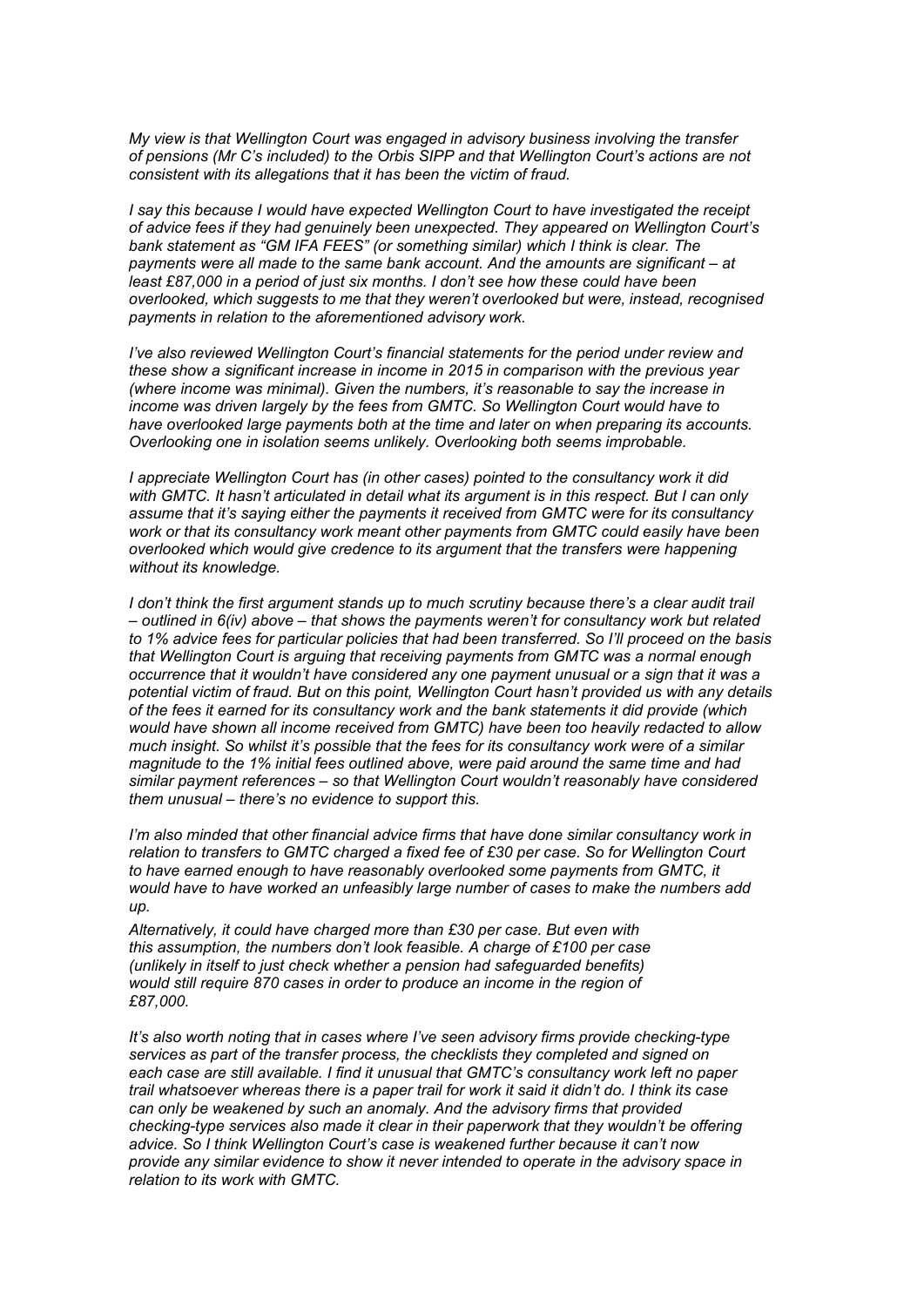*I think the meeting Wellington Court had with the FCA would also have been a prompt for further investigation on Wellington Court's part. Wellington Court hasn't provided us with much detail about that meeting – I've repeated what it said above. So I don't know if the FCA had specific concerns about Wellington Court or whether the purpose was to investigate GMTC and/or the unregulated introducers who were operating in this area.*

*Either way, it strikes me that the FCA's intervention was unusual and, as such, should reasonably have prompted further investigation by Wellington Court about its own dealings with GMTC. The fact that Wellington Court – based on the evidence provided to date – didn't take any further action is another reason why I think the advice fees it received from GMTC were in line with what it was expecting rather than being a result of something more alarming like fraudulent activity. I also think it would have been prudent of Wellington Court to have kept at least some documents in relation to the nature of its consultancy work with GMTC once the FCA had started to enquire about it.*

*On a similar note, it seems to me that when Wellington Court started to receive complaints about its alleged role in a number of transfers to GMTC, it could have investigated what had happened more thoroughly. Instead, based on its responses to the complainants involved, and to us, Wellington Court appears to have done little more than say it hasn't heard of the consumers in question (Mr C included) and that it has been a victim of fraud. I would be more willing to give greater credence to those allegations – which are serious after all – if Wellington Court had, for instance, contacted the police. But, based on the available evidence, it hasn't done this.*

*In terms of its allegations of fraud, Wellington Court appears to be blaming GMTC. It points to GMTC's insolvency, and questions its due diligence processes, but hasn't provided much further detail or evidence in terms of the specifics of what it thinks happened.*

*I think questioning GMTC's role in what happened is a reasonable response here. But it doesn't necessarily follow from this that GMTC was acting fraudulently or that Wellington Court wasn't involved. It could be argued that Wellington Court's involvement in the transfers could only have happened had there been failures on the part of GMTC too. So I don't think the well-publicised issues at GMTC necessarily absolve Wellington Court here.*

*It also strikes me that in order to perpetrate the fraud that Wellington Court has alleged, GMTC would have been reliant on Wellington Court not noticing a series of unsolicited, but substantial, payments into its bank account over an extended period and on those people that transferred (of which there many dozens) not questioning Wellington Court at any point. I don't think it likely that GMTC would have taken its chances in this way unless, of course, it had some sort of understanding with Wellington Court – in which case Wellington Court's involvement is still key to what happened.*

*It's also not clear to me how GMTC could have acted in the way Wellington Court has suggested. Wellington Court says its letter template was forged. But I don't think it's clear from the evidence that that's the case. And to forge the letter in this way, and pay fees to Wellington Court, would have required access to one of Wellington Court's letters, and for it to have known GMTC's bank details. GMTC may have been able to get hold of both if it had previously worked with Wellington Court – through the consultancy work referred to earlier for instance. But Wellington Court hasn't provided anything to show what information (letter templates, bank details, names of employees and the like) GMTC would have had access to prior to the transfers taking place. It's worth noting in this context that Mr P from Wellington Court was self-employed and not a registered financial adviser so it seems unlikely his name would have been in the public domain or publicly linked with Wellington Court. GMTC also doesn't appear to have tried to hide the payments it made to Wellington Court in any way. If it had wanted its fees to go unnoticed, referring to them as "GM IFA FEES" or "GM ADVISER FEES" on its payment*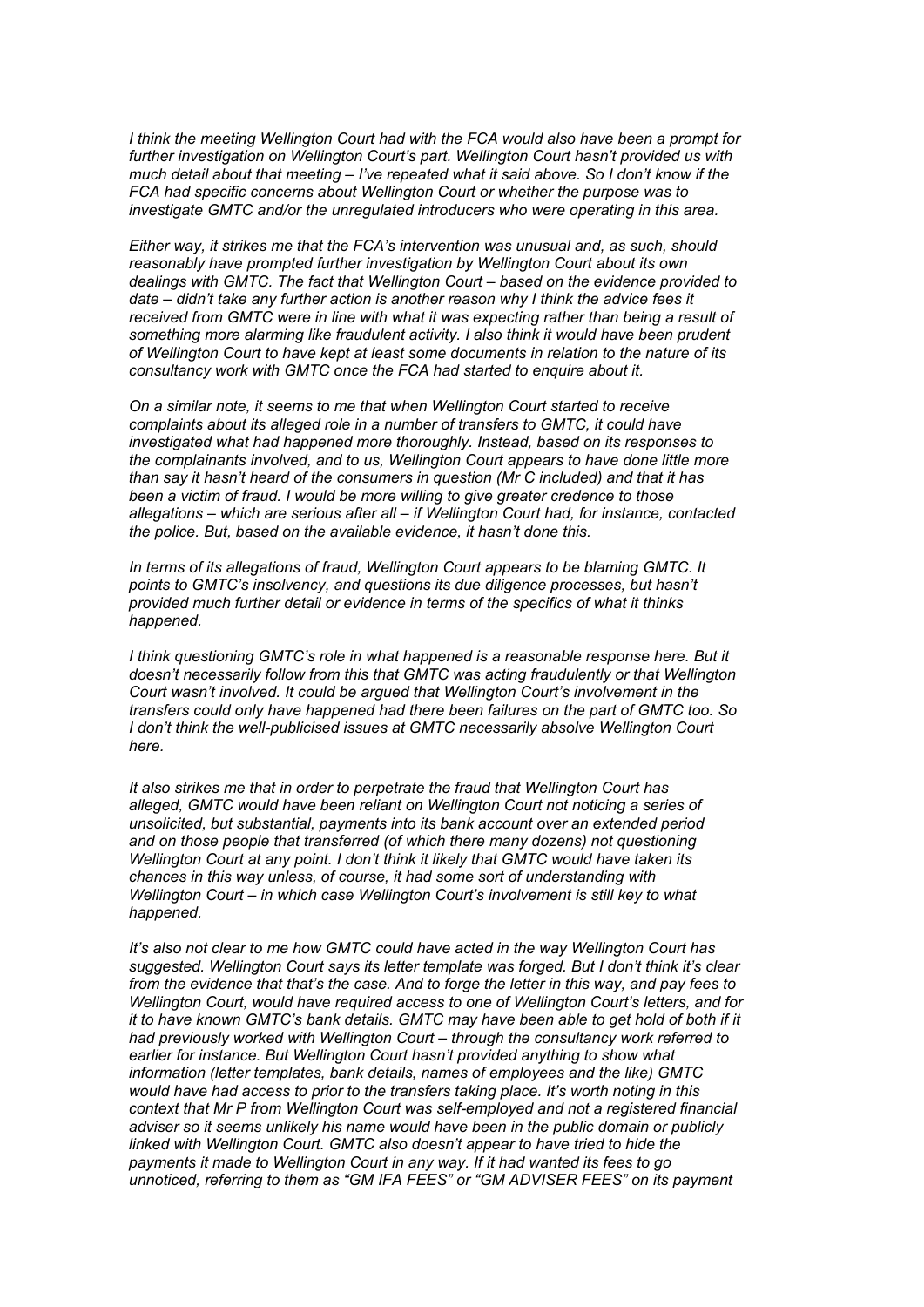*reference wouldn't have been the best way to have ensured that.*

*I can also see from its Companies House filings that Wellington Court was registered in the UK in 2014 with an address in Reigate. GMTC's address was also in Reigate. So at the time of Mr C's transfer (and the transfer of many others) there appears to have been a close geographical proximity between GMTC and Wellington Court. This doesn't, of course, mean Wellington Court acted incorrectly. But it does add weight to the possibility of a close working relationship between Wellington Court and GMTC (especially as Mr P appears to have spent time at GMTC's offices). It also shows that the relationship could have involved minimal formality and paperwork which would be in keeping with how Mr C's transfer appears to have been conducted.*

*For the sake of completeness, I should point out that Wellington Court's company address has since moved from Reigate to Devon (which was effective from December 2016 according to Companies House).*

*I have given Wellington Court's arguments careful consideration. As it rightly says, the covering letter in Mr C's case (item 1(i) above) isn't signed by the adviser in question (Mr P) but signed on his behalf by someone who has an indecipherable signature. Mr P's name is misspelt, and then corrected, in the application checklist (item 1(ii) above). And the same form has Wellington Court's Irish business registration number instead of its FCA reference number. I also haven't seen any correspondence that was sent to Wellington Court or any documents that are typical of an advice process. So there are a number of question marks here.*

*However, my role is to make findings of fact based on the available evidence in order to establish whether this is a complaint that we can consider against Wellington Court. And, if so, whether it's fair and reasonable to uphold that complaint. My role isn't to speculate beyond that. With this in mind, and for the reasons set out above, I make the following findings of fact:*

- *Wellington Court was engaged in advisory business relating to the transfer of pensions to the Orbis SIPP. This included the transfer of Mr C's pension.*
- *Wellington Court's actions are not consistent with it being the victim of fraudulent activity.*

 *I've covered why I think this already, but I think it's worth repeating the key points:*

- *There's documentary evidence to show Mr C and many others signed up for advice from Wellington Court and that the 1% fee for that advice was paid to Wellington Court.*
- *By its own admission, Wellington Court undertook some work in relation to the transfer of a number of pensions to the Orbis SIPP.*
- *The 1% fees that were paid to Wellington Court were, in aggregate, sizeable but it doesn't appear to have queried any of them, suggesting it was expecting to receive those fees.*
- *Wellington Court's consultancy work shows there was a working relationship between the parties at the time. It wouldn't be a stretch to say that this could have led to Wellington Court doing other work on the transfers, potentially with the minimum of paperwork – especially as both organisations were based in the same town when the transfers (Mr C's included) were taking place and Mr P apparently spent time in GMTC's offices.*
- *The consultancy work could be looked at in a different light in so far as it*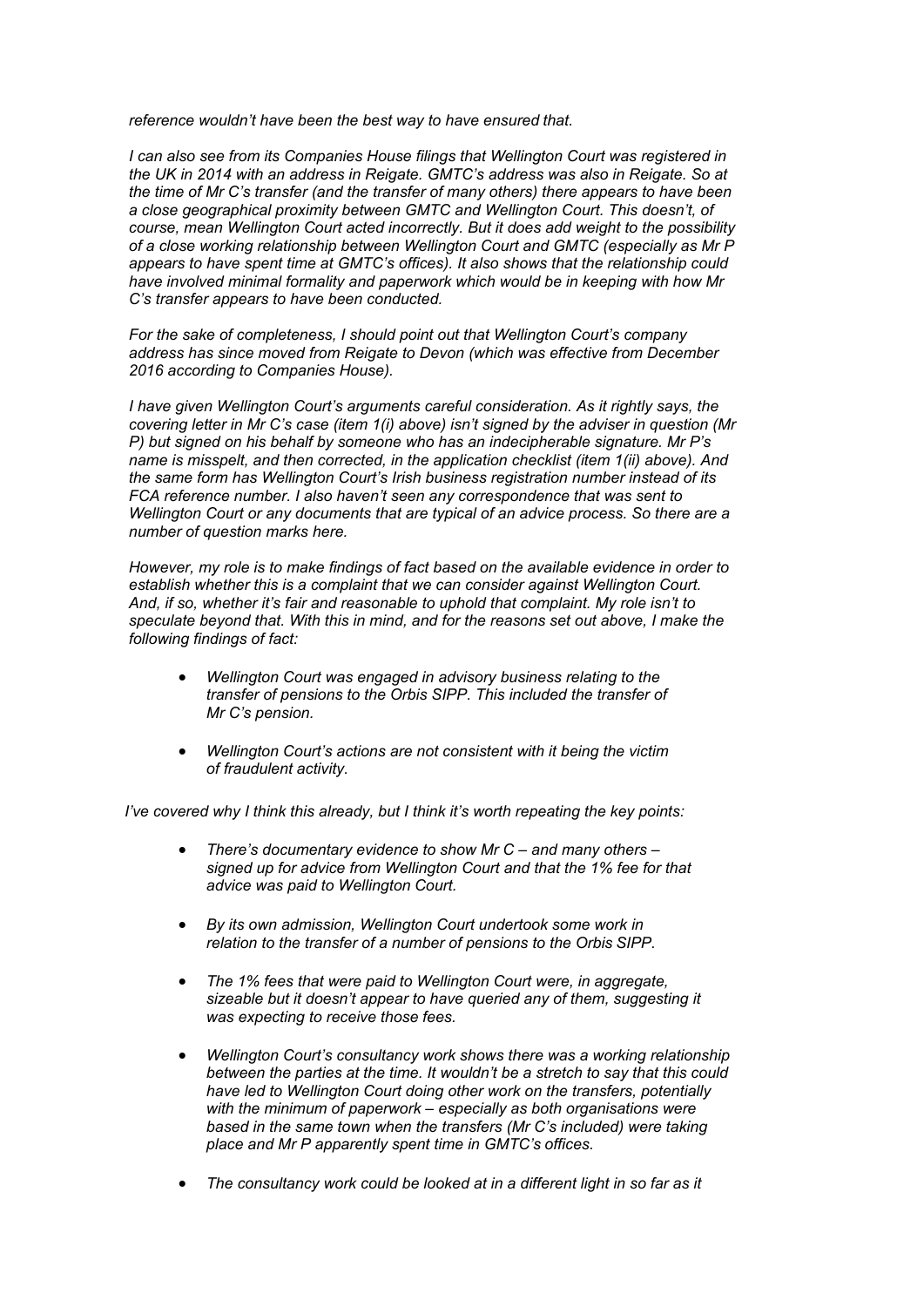*could explain why Wellington Court overlooked payments from GMTC. However, Wellington Court hasn't provided us with the agreement it signed with GMTC for its consultancy work, or the amounts it was paid or the dates the payments were made (or indeed if there was more than one payment) so it's difficult to say its consultancy work would reasonably have explained why it didn't query all the income it was receiving from GMTC.*

- *The nature of Wellington Court's consultancy work was such that it held discussions with the FCA about what it was doing for GMTC so it seems its activities were important and prominent enough to have warranted interest from the regulator.*
- *Wellington Court hasn't kept any documents relating to its consultancy work with GMTC even though it wasn't a particularly long time ago and despite this activity coming under the scrutiny of the FCA.*
- *Wellington Court has said it was a victim of fraud. It's a serious allegation and yet Wellington Court hasn't (based on the available evidence) reported its concerns to the appropriate authorities (the police for instance) or even done much to investigate the matter itself beyond telling us, and many complainants, that it wasn't involved. So it's difficult to give Wellington Court's allegations too much credence at this point given its own lack of action on the alleged fraud.*

#### *Jurisdiction - in respect of the activities of Wellington Court*

*Mr C has complained about the advice he was given to transfer his personal pension to the Orbis SIPP and invest in speculative investments, which he says was too risky for him. The investment now looks to have minimal value. Mr C complained to Wellington Court because it was the advisory firm that appeared on the transfer paperwork.*

*The Financial Ombudsman Service can consider a complaint under its compulsory jurisdiction if that complaint relates to an act or omission by a firm in the carrying on of one or more listed activities, including regulated activities (DISP2.3.1R).*

*Advising someone to set up a SIPP and to transfer rights in an existing personal pension to that SIPP is a regulated activity. For the reasons given above, I'm satisfied there was*  an advisory relationship between Wellington Court and Mr C. There is a lack of *documentation to show what, if anything, Wellington Court did in relation to giving advice to Mr C. Potentially it didn't do anything (whether that was deliberate or an oversight isn't for me to speculate on). It doesn't make a difference to my jurisdiction over this complaint because if there were omissions in the provision of its advice, that doesn't mean the activity becomes any less regulated as a result.*

*In addition, under Article 25(1) of The Financial Services and Markets Act 2000 (Regulated Activities) Order 2001 (the RAO), making arrangements for another person to buy and sell a specified investment is a regulated activity. The FCA's Perimeter Guidance Manual (PERG) says the following about Article 25(1):*

*"The activity of arranging (bringing about) deals in investments is aimed at arrangements that would have the direct effect that a particular transaction is concluded (that is, arrangements that bring it about)."*

*I consider it unlikely that Mr C would have transferred and invested in Dolphin Capital and the Hotel development scheme if it hadn't been for Wellington Court's involvement. GMTC required the involvement of an advisory firm before it would accept a transfer. Mr C signed up for advice on the transfer and investment. He paid for that advice too. So I consider it unlikely that he would have proceeded if Wellington Court had indicated he shouldn't do so. I'm satisfied, therefore, that Wellington Court's actions had the direct effect of bringing about Mr C's transfer and investment. In short, what Wellington*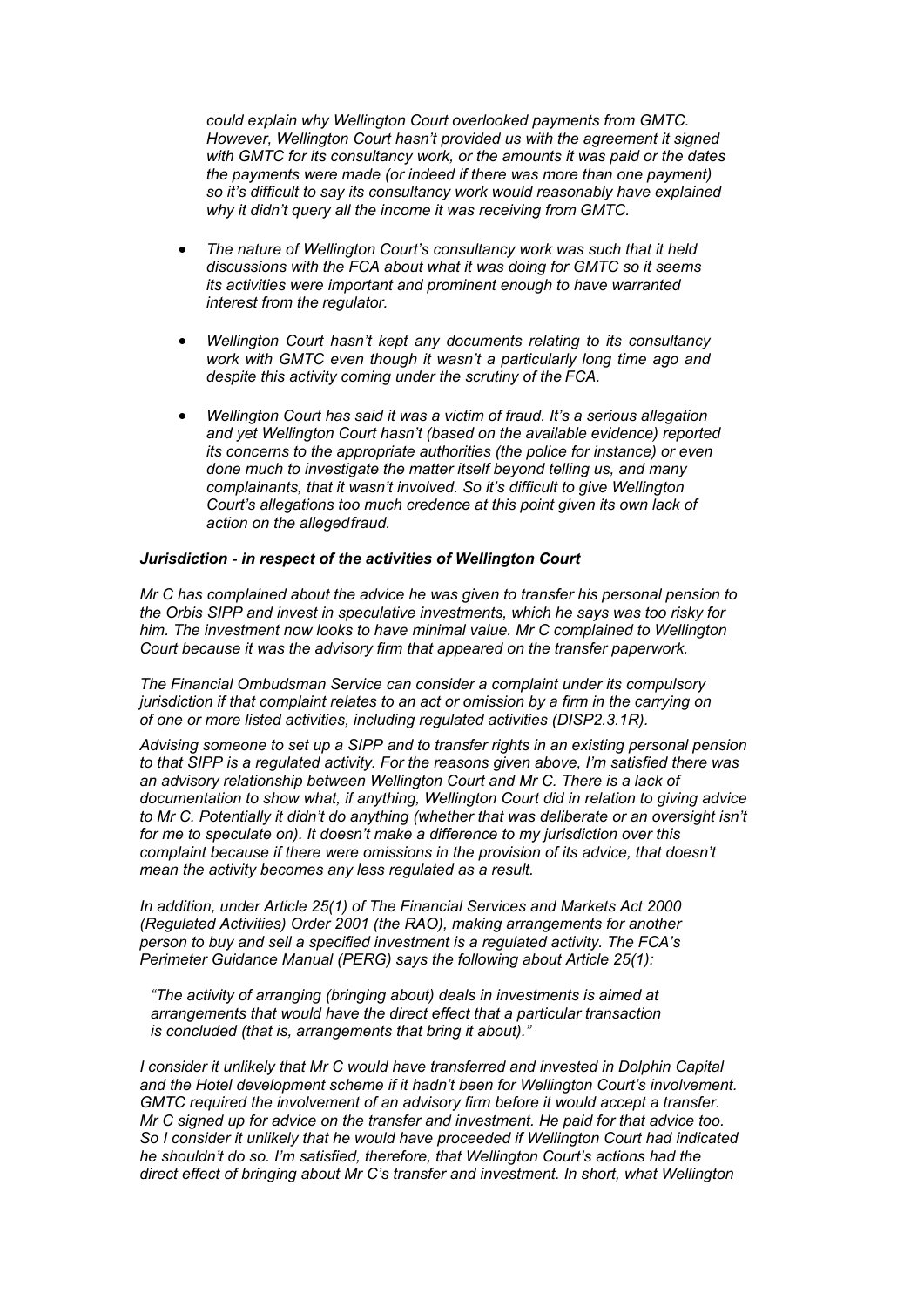*Court did here constitutes making arrangements under Article 25(1) of the RAO.*

*Taking everything into account, I'm satisfied the activities complained about fall within our jurisdiction. They relate to acts or omissions in carrying on the regulated activities of advising on and arranging pensions and investments.*

#### *Jurisdiction – was Mr C an eligible complainant?*

*DISP 2.7 covers what is required for someone to be an eligible complainant. Broadly speaking, there are two requirements that need to be met, relating to the entity bringing the complaint (DISP 2.7.3) and the relationship between that entity and the business being complained about (DISP 2.7.6).*

*I'm satisfied that Mr C meets the requirements of DISP 2.7.3 because he is a "consumer" (which is defined as an individual acting for purposes which are wholly or mainly outside that individual's trade, business, craft or profession). With regards the second requirement, Mr C's complaint must also arise from matters relevant to a relationship with the business he is complaining about (referred to as the "respondent" in the rules). DISP 2.7.6 sets out 17 different types of relationship. The first of these is the relevant one for the purposes of Mr C's complaint:*

*"To be an [eligible complainant](https://www.handbook.fca.org.uk/handbook/glossary/G349.html) a [person](https://www.handbook.fca.org.uk/handbook/glossary/G869.html) must also have a [complaint w](https://www.handbook.fca.org.uk/handbook/glossary/G197.html)hich arises from matters relevant to one or more of the following relationships with the [respondent:](https://www.handbook.fca.org.uk/handbook/glossary/G2497.html)*

*(1) the complainant is (or was) a customer, [payment service user o](https://www.handbook.fca.org.uk/handbook/glossary/G2620.html)r electronic money holder of the [respondent"](https://www.handbook.fca.org.uk/handbook/glossary/G2497.html)*

*Clearly, for the reasons given previously, Wellington Court doesn't think Mr C was its customer. I disagree.*

*Mr C signed a document agreeing to Wellington Court to provide him with advice and to pay Wellington Court 1% for that advice. That 1% fee was duly taken from his SIPP and recorded as a "Wellington IFA fee" on his SIPP statement. I've seen nothing to show Mr C queried the fee when it was taken so I think it's evident he wasn't, at that point, concerned about paying advice fees to Wellington Court. Clearly there doesn't appear to be any documents showing what, if anything, Wellington Court did in return for that advice fee. But Mr C doesn't strike me as being a particularly experienced investor so he wouldn't necessarily have known what to expect. So I think he would therefore have reasonably considered himself a customer of Wellington Court. And from Wellington Court's perspective, it's difficult to argue Mr C wasn't its customer given it knowingly accepted the 1% payment in relation to Mr C and the transfer wouldn't have happened if it hadn't been for its involvement.*

*In short, Mr C signed up for advice. He paid for advice. Wellington Court was sent, and accepted, payment for that advice. And that advice – or appearance of advice – was critical to Mr C transferring and investing in the way he did. So all things considered, I'm satisfied there was a customer relationship here.*

*I should point out at this point that I have seen similar cases where the advisory firm has had a relationship with another business (the introducer firm for instance) which involved it checking some aspects of a person's transfer paperwork. In such a situation, it's likely that there is a business-to-business relationship (between the advisory firm and the introducer firm) rather than a direct relationship between the person transferring and the advisory firm. This has implications for the eligibility of the person bringing the complaint under DISP 2.7.6 because the complainant doesn't appear to have been a customer of the respondent.*

*This argument doesn't appear to apply here. Yes, Wellington Court may well have*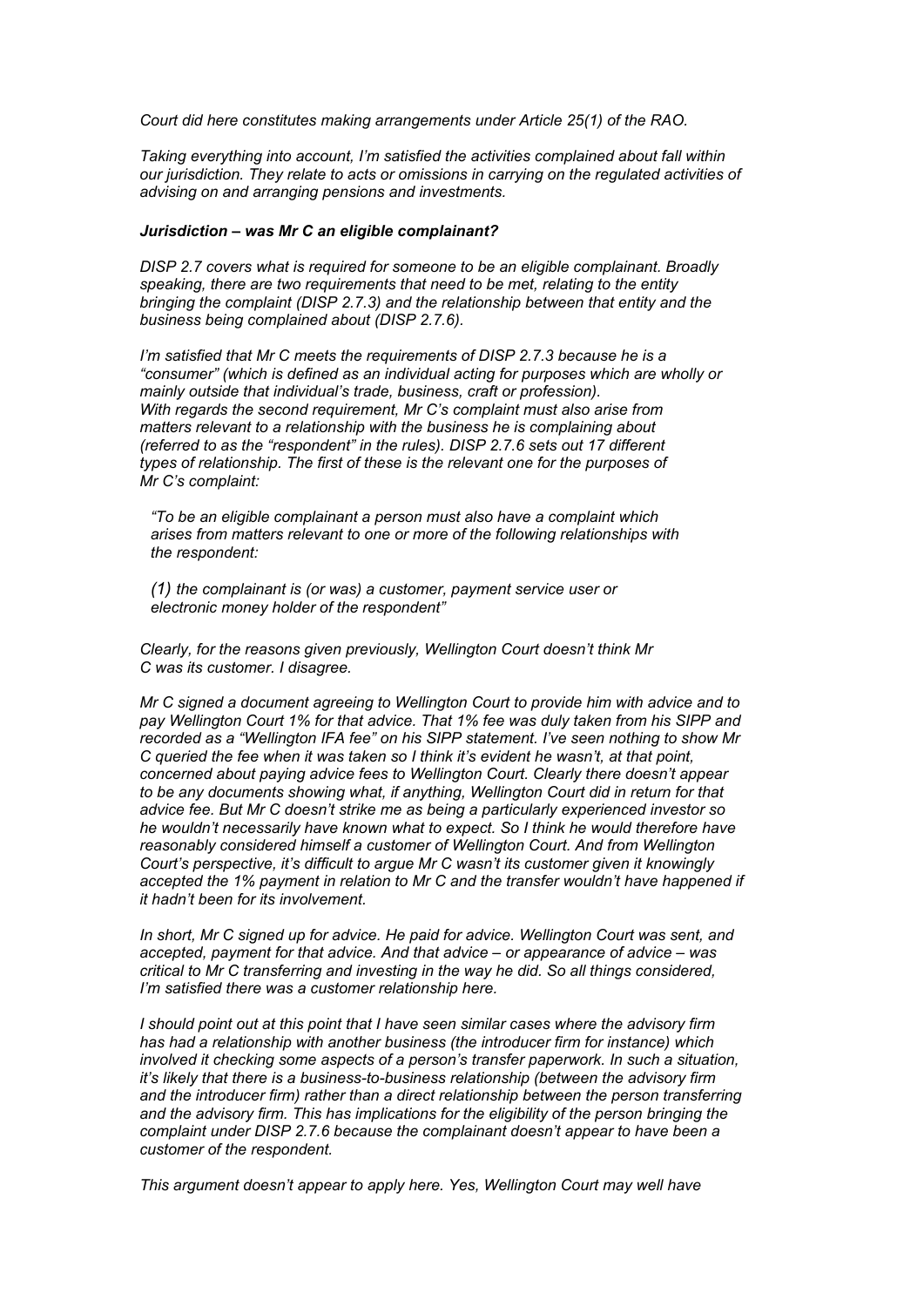*undertaken some consultancy work for GMTC. But, as outlined above, it hasn't provided enough information to establish what the exact nature of its relationship with GMTC was. And, for the reasons given above, there was a relationship between the complainant, Mr C, and Wellington Court anyway regardless of any consultancy arrangement that may have been in place.*

*There are a number of other jurisdiction tests that must also be met before I can consider the merits of a complaint. Broadly speaking, these are that the complaint must be made against a regulated business, about an activity carried on from an establishment in the UK, and be brought within the time limits set out in the rules. The activities in question were carried on from an establishment in the UK. Wellington Court is a regulated business. And Mr C brought his complaint to us within the relevant time limits.*

*With all the above in mind, I'm satisfied that this is a complaint I can consider.*

### *The merits of Mr C's complaint*

*I've considered all the available evidence and arguments to decide what's fair and reasonable in the circumstances of this complaint. Having done so, my provisional decision is to uphold Mr C's complaint.*

*It looks like the transfers to the Orbis SIPP were initiated by introducers who sourced potential clients and did much of the work in terms of getting clients into a position to transfer. And then in order to progress the transfer, GMTC required the involvement of an advisory firm. Wellington Court fulfilled that role. But there's a lack of paperwork to show what, if anything, Wellington Court did in return for its advice fee. I don't know if this was due to an oversight on its part – that is, it didn't fully understand what it should have done given the regulations in place at the time – or whether it knew its actions were negligent. Either way, it seems Wellington Court's involvement was little more than "window dressing", providing a veneer of advice to satisfy GMTC in return for a 1% fee on a large number of transfers.*

*The above means there isn't any detailed documentary evidence to show what Mr C's financial needs and circumstances were at the time. Nevertheless, I'm satisfied the transaction wasn't suitable for Mr C. I say this because the investments were non- mainstream, high risk, and unregulated investments. Mr C doesn't appear to have had the degree of investment knowledge or risk appetite such an investment would have required. And it also looks like he allocated most of his pension savings to just these investments which strikes me as being an unsuitable strategy even for the most knowledgeable and least risk averse investors. It's also not apparent to me from the available evidence why Mr C would have needed to transfer his pension into a SIPP, especially given the costs involved in doing so. All things considered, therefore, I don't think the transfer was suitable.*

*I think if Mr C hadn't been approached about this investment, he would've remained in his personal pension until he decided to take his benefits.*

*It follows from the above that I intend to uphold Mr C's complaint. If I do uphold Mr C's complaint, Wellington Court will have to put things right for him by following the approach outlined below.'*

Mr C's representatives said as the provisional decision had been an uphold it had no further comment to make.

Wellington Court hasn't responded directly on this case but it has responded on cases with very similar circumstances – and so I've treated these responses as a response to this case as well.

Much of what it's said it has told us before but I have outlined below the relevant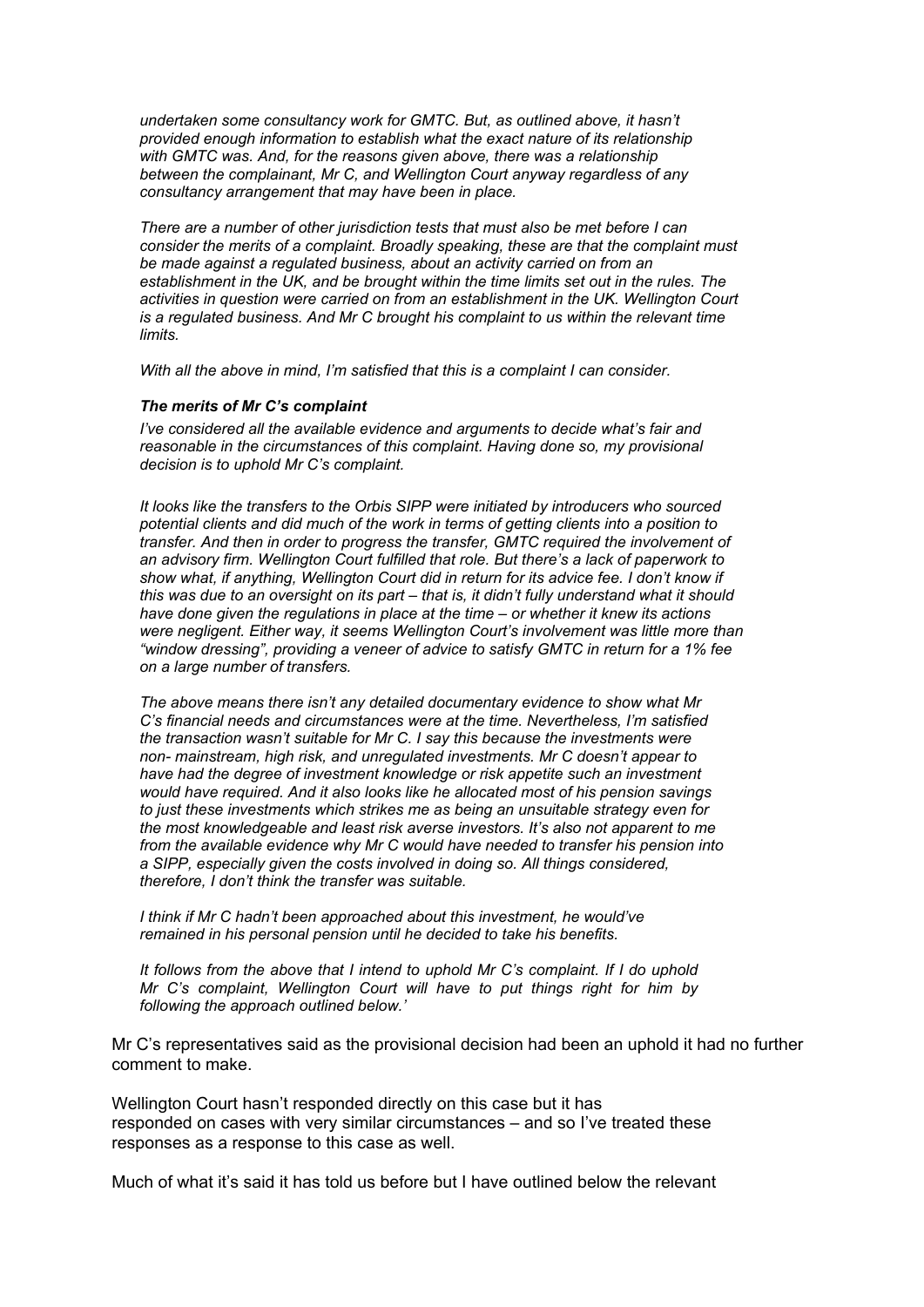statements that appear to new arguments, for example:

1. We confirm that all payments received from Guinness Mahon (GMTC) were for administrative consultancy work carried out by NP and nothing else. Evidence of administrative consultancy work undertaken by NP was produced to the FCA at the meeting in Aug 2016.

2. We did not know that 1% was calculated, allocated, deducted from GMTC's client and purportedly paid to us. GMTC's accounting system was controlled by GMTC and not Wellington Court. All documents and forms presented as evidence were issued and handled under the direct control of GM.

3. It is wrong to allege that Wellington Court accepted to be an adviser and agreed to 1% of adviser fees for **not** advising clients, **not** keeping any records and investing in unregulated funds to accommodate GMTC's dodgy scheme to the detriment of Wellington Court.

## **What I've decided – and why**

I've considered all the available evidence and arguments to decide what's fair and reasonable in the circumstances of this complaint.

My view as set out in the provisional decision was that Wellington Court's actions don't correlate with what I'd expect if it were the innocent victim of fraud.

And the points it raised don't change my view of events. However, for completeness I'll set out a response to the points made above.

Wellington Court has now said that it did not know that 1% was calculated, deducted from GMTC's client and paid to it, saying that GMTC's accounting system was controlled by it and not Wellington Court. However, as I explained in the provisional decision, its bank statements show fees totalling at least £87,000 received from GMTC and these were shown on their bank statements as 'GM IFA FEES'. It doesn't seem plausible that these payments could've been overlooked, they are for substantial amounts and were all paid to the same bank account. I think it's more likely they were recognised as payments for work Wellington Court had completed. If they were genuinely unexpected, I'd expect this to have been investigated by Wellington Court.

Wellington Court's financial statements for this period show a significant increase in income in 2015 in comparison with the previous year (where income was minimal). This increase in income was driven largely by the fees from GMTC. So Wellington Court would've had to have overlooked large payments both when they were received and later on when preparing its accounts. I don't think that is likely, especially considering the significance of these fees in terms of Wellington Court's finances.

I appreciate Wellington Court has (in other cases) pointed to the consultancy work it did with GMTC. It has most recently said that all payments received from GMTC were for administrative consultancy work carried out by Mr P and nothing else. It isn't clear whether Wellington Court means it is confirming the fees I have outlined above were for the consultancy work or whether it is simply confirming that it did receive money from GMTC for consultancy work.

Either way, I'm not persuaded the fees I've mentioned above were as payment for the consultancy work carried out for GMTC by Mr P. I say this because there's a clear audit trail that shows the payments weren't for consultancy work but were instead 1% advice fees for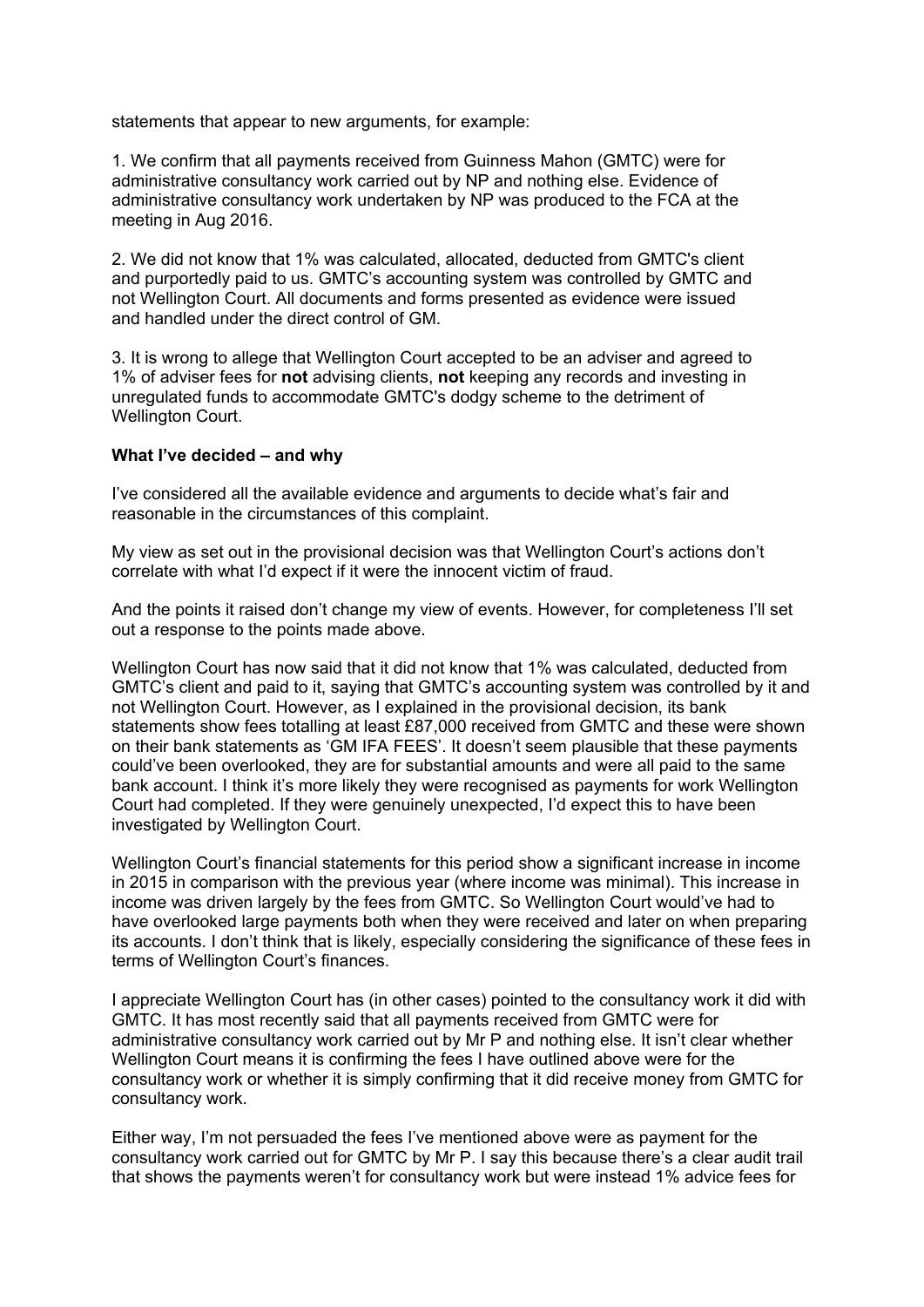particular policies that had been transferred. Wellington Court hasn't provided us with any details of the fees it earned for its consultancy work and the bank statements it did provide (which would have shown all income received from GMTC) have been too heavily redacted to allow much insight. So whilst it's possible that Wellington Court was also receiving fees for its consultancy work, I find it hard to believe that Wellington Court could've mistaken the substantial fees outlined above, which were paid around the same time and had similar payment references, were for administrative services carried out by Mr P.

To expand on what I said in my provisional decision on this matter – I'm aware other financial advice firms have done similar consultancy work in relation to transfers to GMTC – those firms charged a fixed fee of £30 per case. So for Wellington Court to have earned enough to have reasonably overlooked some payments from GMTC, it would have to have worked an unfeasibly large number of cases to make the numbers add up. Alternatively, it could have charged more than £30 per case. But even with this assumption, the numbers don't look feasible. A charge of £100 per case (unlikely considering the going rate for this type of work) would still require 870 cases in order to produce an income in the region of £87,000.

It's also worth noting that in cases where I've seen advisory firms provide checking-type services as part of the transfer process, the checklists they completed and signed on each case are still available. I find it unusual that the consultancy work Wellington Court says it did for GMTC left no paper trail whatsoever, whereas there is a paper trail for work it said it didn't do. I think its case can only be weakened by such an anomaly. And the advisory firms that provided checking-type services also made it clear in their paperwork that they wouldn't be offering advice. So I think Wellington Court's case is weakened further because it can't now provide any similar evidence to show it never intended to operate in the advisory space in relation to its work with GMTC.

Wellington Court seems to suggest that evidence of the work carried out by Mr P for GMTC can be obtained from the FCA. But it is for Wellington Court to provide us with evidence in support of its position. And it has had plenty of opportunity to do so, but to date it hasn't produced anything. In the absence of such evidence, I don't think Wellington Court has shown that its role in Mr C's pension transfer was limited to providing a checking service for GMTC.

Wellington Court has also said evidence hasn't been shared. It hasn't at any point said specifically what hasn't been shared which makes responding difficult. But I'm satisfied Wellington Court has seen the transfer paperwork for numerous complainants. Indeed, its case relies heavily on its views about the legitimacy of that paperwork.

I'm also satisfied Wellington Court has seen copies of SIPP statements showing the 1% "Wellington IFA fee" being deducted from a number of transfer values. I've outlined in detail the "money trail" that shows the 1% fee being deducted from Mr C's SIPP and being paid to Wellington Court. I have also recorded in detail the evidence that showed similar payments relating to other transfers being made to Wellington Court. I referred to the same payments in other decisions as have my colleagues. Wellington Court still hasn't referred to those payments in any detail or adequately told us which of those payments it received.

It's also worth noting that because Wellington Court didn't provide complete bank statements, I only have evidence of it receiving some of the payments in question. But my view is that it's reasonable – given the evidence that is available – to assume *all* the payments would have been received by Wellington Court. If Wellington Court disagreed with this assumption, it has had more than ample opportunity to provide a more comprehensive set of its bank statements to show the payments it received (or didn't receive) from GMTC.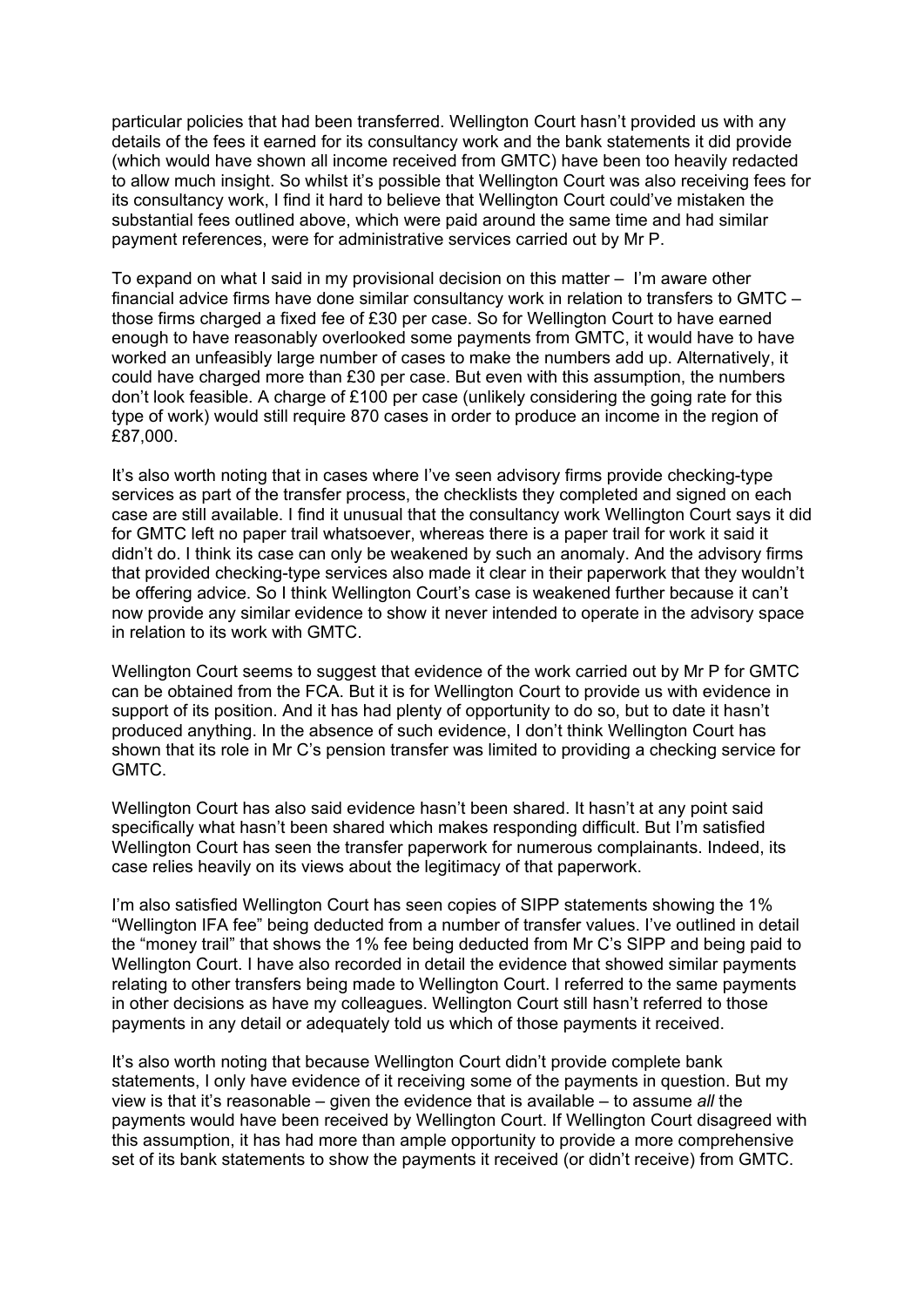Given all the above, I'm satisfied Wellington Court has been made aware of, and has had the opportunity to respond to, all the evidence I've relied upon in coming to my decision.

So in conclusion for the reasons explained here and in my provisional decision as set out above, I'm satisfied the transaction wasn't suitable for Mr C. And that Wellington Court is responsible for any losses. Wellington Court should put things right as set out below.

## **Putting things right**

My aim is that Mr C should be put as closely as possible into the position he would now be in if he had been given suitable advice. I think Mr C would have invested differently. It's not possible to say *precisely* what he would have done, but I'm satisfied that what I've set out below is fair and reasonable given Mr C's circumstances and objectives when he invested.

## *What should Wellington Court do?*

To compensate Mr C fairly, Wellington Court must:

Compare the performance of Mr C's investment with that of the benchmark shown. If the *fair value* is greater than the *actual value*, there is a loss and compensation is payable. If the *actual value* is greater than the *fair value*, no compensation is payable. Wellington Court should add interest as set out below.

If there is a loss, Wellington Court should pay into Mr C's pension plan to increase its value by the amount of the compensation and any interest. The amount paid should allow for the effect of charges and any available tax relief. Compensation should not be paid into the pension plan if it would conflict with any existing protection or allowance.

If Wellington Court is unable to pay the compensation into Mr C's pension plan, it should pay that amount direct to him. But had it been possible to pay into the plan, it would have provided a taxable income. Therefore the compensation should be reduced to *notionally* allow for any income tax that would otherwise have been paid.

The *notional* allowance should be calculated using Mr C's actual or expected marginal rate of tax at his selected retirement age. For example, if Mr C is likely to be a basic rate taxpayer at the selected retirement age, the reduction would equal the current basic rate of tax. However, if Mr C would have been able to take a tax free lump sum, the reduction should be applied to 75% of the compensation.

Unless either party provides evidence to the contrary, compensation should be based on Mr C being a basic rate taxpayer.

Income tax may be payable on any interest paid. If Wellington Court deducts income tax from the interest, it should tell Mr C how much has been taken off. Wellington Court should give Mr C a tax deduction certificate if he asks for one, so he can reclaim the tax from HM Revenue & Customs if appropriate.

| investment<br>name | status | benchmark      | from ("start<br>date"` | to ("end<br>date" | additional<br>interest |
|--------------------|--------|----------------|------------------------|-------------------|------------------------|
|                    |        | The fund $(s)$ |                        |                   | 8% simple per          |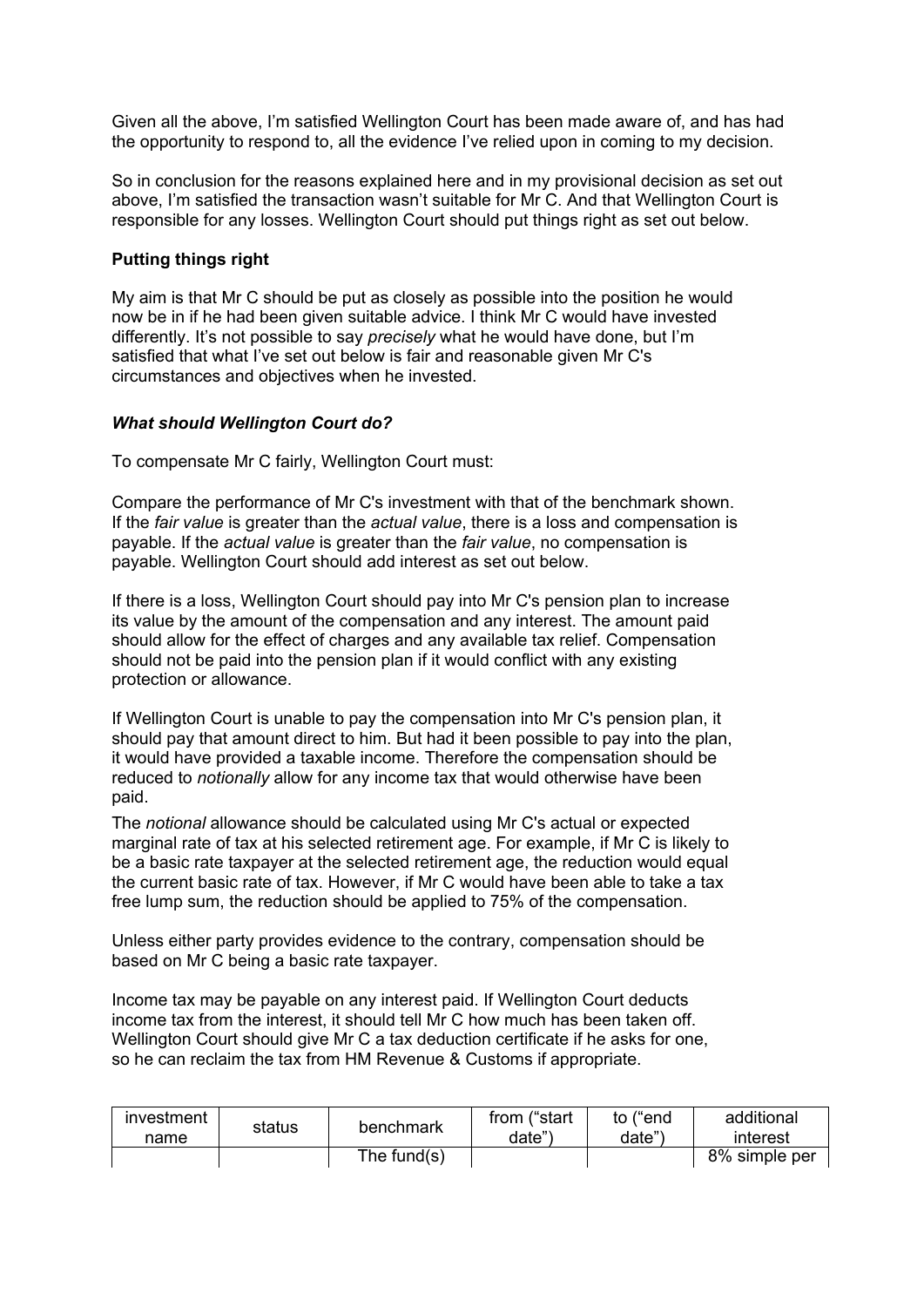| Orbis SIPP | still exists | Mr C was<br>invested in<br>with his<br>personal<br>pension with<br>Scottish<br><b>Widows</b><br>previously | date of<br>investment | date of my<br>final<br>decision | year from date<br>of final<br>decision to<br>date of<br>settlement (if<br>compensation<br>is not paid<br>within 28 days<br>of the business<br>being notified<br>of acceptance) |
|------------|--------------|------------------------------------------------------------------------------------------------------------|-----------------------|---------------------------------|--------------------------------------------------------------------------------------------------------------------------------------------------------------------------------|
|------------|--------------|------------------------------------------------------------------------------------------------------------|-----------------------|---------------------------------|--------------------------------------------------------------------------------------------------------------------------------------------------------------------------------|

# *Actual value*

This means the actual amount payable from the investment at the end date.

It may be difficult to find the *actual* value of the investment. This is complicated where an investment is illiquid (meaning it could not be readily sold on the open market) as appears to be the case here. So, the *actual value* should be assumed to be nil to arrive at fair compensation. Wellington Court should take ownership of the illiquid investment by paying a commercial value acceptable to the pension provider. This amount should be deducted from the compensation and the balance paid as I set out above.

If Wellington Court is unable to purchase the investment the *actual value* should be assumed to be nil for the purpose of calculation. Wellington Court may require that Mr C provides an undertaking to pay Wellington Court any amount he may receive from the investment in the future. That undertaking must allow for any tax and charges that would be incurred on drawing the receipt from the pension plan. Wellington Court will need to meet any costs in drawing up the undertaking.

# *Fair value*

This is what the investment would have been worth at the end date had it produced a return using the benchmark. This means Wellington Court will need to contact Mr C's original pension provider to obtain this value.

Any withdrawal, income or other distribution out of the investment should be deducted from the fair value calculation at the point it was actually paid so it ceases to accrue any return in the calculation from that point on. If there is a large number of regular payments, to keep calculations simpler, I'll accept if Wellington Court totals all those payments and deducts that figure at the end instead of deducting periodically.

# *SIPP Fees*

The SIPP only exists because of Wellington Court's actions. But to close the SIPP and prevent further fees from being incurred, the illiquid investment needs to be removed. If Wellington Court can't do this, Mr C is faced with future SIPP fees. I think it is fair to assume five years' of future SIPP fees. So, if Wellington Court can't buy the investment, it should pay an amount equal to five years of SIPP fees based on the current full tariff. This is in addition to the compensation calculated using a nil value for the investment.

# **Compensation for trouble and upset**